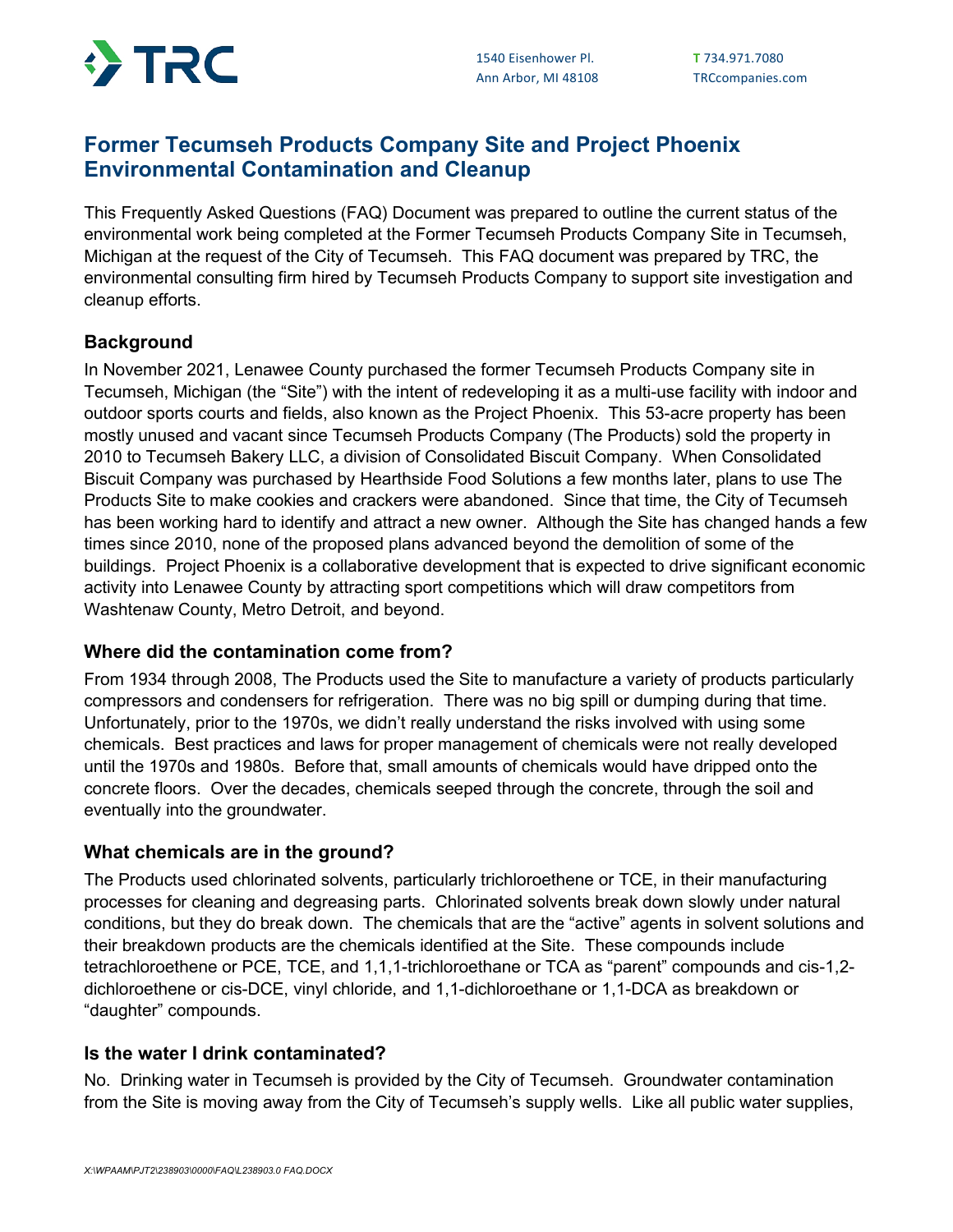Former Tecumseh Products Company Site and Project Phoenix Environmental Contamination and Cleanup January 31, 2022 Page 2

the City of Tecumseh is required to complete regular testing to confirm that the water provided is safe. That testing includes the compounds associated with the Site. None of these compounds are detected in the City of Tecumseh's drinking water. Sampling results are reported to residents annually. The most recent Annual Water Quality Report can be found here:

[https://www.mytecumseh.org/departments/utilities\\_department/water\\_quality\\_report.php](https://www.mytecumseh.org/departments/utilities_department/water_quality_report.php)

## **Would it be safe to play on the fields?**

Yes. Investigation work at the Site included collection of approximately 600 soil samples. Concentrations of contaminants were compared to safe values established by the State of Michigan [\(https://www.michigan.gov/egle/0,9429,7-135-3311\\_4109-251790--,00.html\)](https://www.michigan.gov/egle/0,9429,7-135-3311_4109-251790--,00.html). Of these samples only five had concentrations above the safe values for "direct contract". A combination of soil removal, soil treatment and a surface barrier such as pavement will prevent kids and others from touching the soil. Note that the safe values for "direct contact" include both touching the soil and "incidental ingestion." In other words, your kids would be safe even if they occasionally got dirt in their mouth during rough play.

### **Would it be safe to work or play in a building on the Site?**

Yes, with the planned controls. Because no one is drinking contaminated water and the soil concentrations are too low to be a direct contact concern, the most serious potential risk with the contaminants is something called "vapor intrusion". Some chemicals including the ones found at the Site can evaporate. If these chemicals are present in soil or groundwater under a building, they can form vapors that rise through the open spaces in the soil and seep into buildings through foundation cracks and holes. To ensure that the air in any new buildings at the Site is safe, they will be built with something called a "vapor mitigation system". The exact system will be building specific, but in most cases, it will include two parts. First a special plastic liner below the building foundation that is designed and installed specifically to prevent vapors from the soil or groundwater from entering the building; this is called a "vapor barrier". Second a network of piping under that vapor barrier that is connected to a fan. The pipes and fan move contaminated vapors safely away from the building foundation. To check that the "vapor mitigation system" is working, testing will be required to verify that the indoor air is safe and stays safe. More information on vapor intrusion can be found in a fact sheet prepared by USEPA: [https://www.epa.gov/sites/default/files/2017-03/documents/201408tecumseh](https://www.epa.gov/sites/default/files/2017-03/documents/201408tecumseh-vapor-intrusion-fact-dheet.pdf)[vapor-intrusion-fact-dheet.pdf](https://www.epa.gov/sites/default/files/2017-03/documents/201408tecumseh-vapor-intrusion-fact-dheet.pdf)

### **When did environmental work start?**

2009. Before Consolidated Biscuit Company purchased the Site, they completed an Environmental Site Assessment. Most banks require this to be done before a business property is purchased. An Environmental Site Assessment includes a study of the site history to see if there is likely to be contamination. If possible sources of contamination (like previous solvent use) are identified, then soil and groundwater samples are collected to see if contamination is present. If the Environmental Site Assessment process is completed correctly then the new owner is legally protected from cleanup responsibilities.

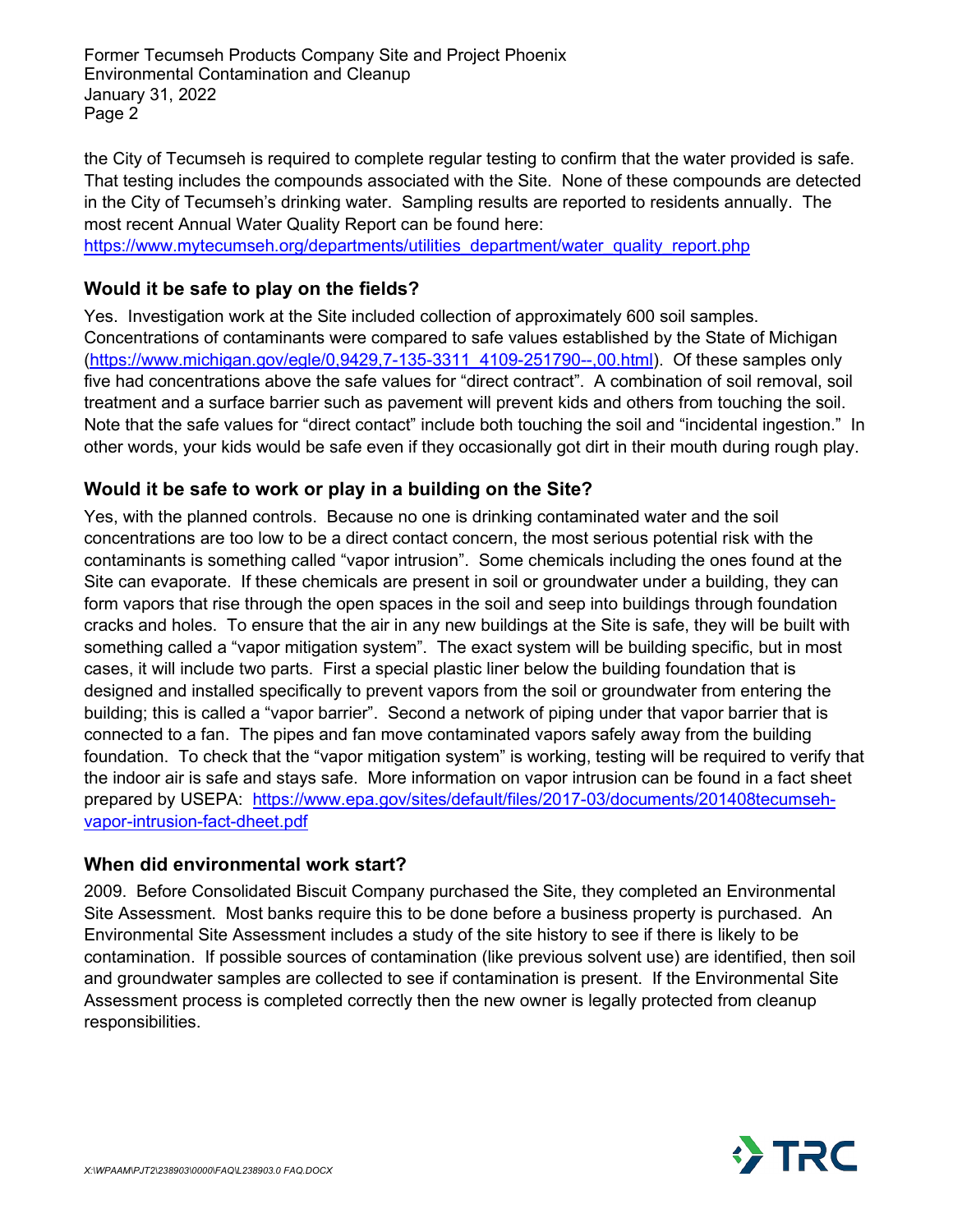Former Tecumseh Products Company Site and Project Phoenix Environmental Contamination and Cleanup January 31, 2022 Page 3

## **Is The Products working to clean up the Site?**

Yes. The Products has been working to understand and fix the problem since it was discovered in 2009. To do that The Products hired TRC Companies, Inc. ("TRC"), an independent environmental consulting firm that specializes in site investigation and cleanup, and in March 2010, The Products agreed to an Administrative Order on Consent (RCRA-05-2010-0012) with USEPA which is a legal document that outlines the environmental work that The Products must complete. Between 2009 and 2016, the environmental work focused on understanding the problem and developing a plan to eliminate the risks from potential exposure to contamination; that plan, which is called the Final Corrective Measures Proposal, was submitted to USEPA for review in February 2017. After extensive review and public comment, USEPA and EGLE used that plan as the basis for the Final Decision (June 2019). The Final Decision specifies the remaining cleanup work that The Products must complete. These "Final Corrective Measures" include:

- On-site soil treatment to limit the potential for contaminants in soil to reach the groundwater and reduce the amount of contaminants in on-site soil. Design of the planned treatment systems is complete and has been approved by USEPA. Small changes may be required so that these systems do not interfere with the Lenawee County's proposed redevelopment. USEPA has agreed that a short-term delay to coordinate the ongoing environmental work and the redevelopment is acceptable. System construction and operation is expected to begin in late 2022 or 2023.
- On-site groundwater treatment to reduce the movement of contaminated groundwater under other properties and reduce the amount of contaminants in on-site groundwater. This treatment system has been constructed. Operation will begin as soon as the permanent power supply (anticipated Spring 2022) is installed.
- Ongoing on-site and off-site monitoring to confirm that concentrations in on-site groundwater reach the treatment goals during treatment and to confirm that off-site concentrations continue to decrease and ultimately reach cleanup goals after on-site treatment is complete.
- Property restrictions that ensure changes to the Site do not result in the unsafe conditions.

### **When will "clean-up" be done?**

On-site soil treatment is expected to take 5-8 years to complete. On-site groundwater treatment is expected to take 1-3 years to complete. It will likely take 10 or more years for the treated water from the Site to reach the entire area of contaminated off-site groundwater. Property restrictions that ensure future development does not result in unsafe conditions are expected to remain in place even after "clean-up" is done. Monitoring once every 1-5 years is also expected to continue to verify that conditions remain safe.

## **What "clean-up" is Lenawee County responsible for?**

Lenawee County is not responsible for any of the clean-up. It is responsible for following the property restrictions developed to prevent unsafe conditions. These include:

- Granting The Products access to the Site to complete their clean-up and monitoring activities. Note that The Products is required to notify Lenawee County of all work, and to work cooperatively with Lenawee County to minimize disturbances to regular site activities.
- Proper management of on-site soils. This means that soils from future excavations either need to be taken to a landfill or tested to verify they are clean before moving them to a different property.